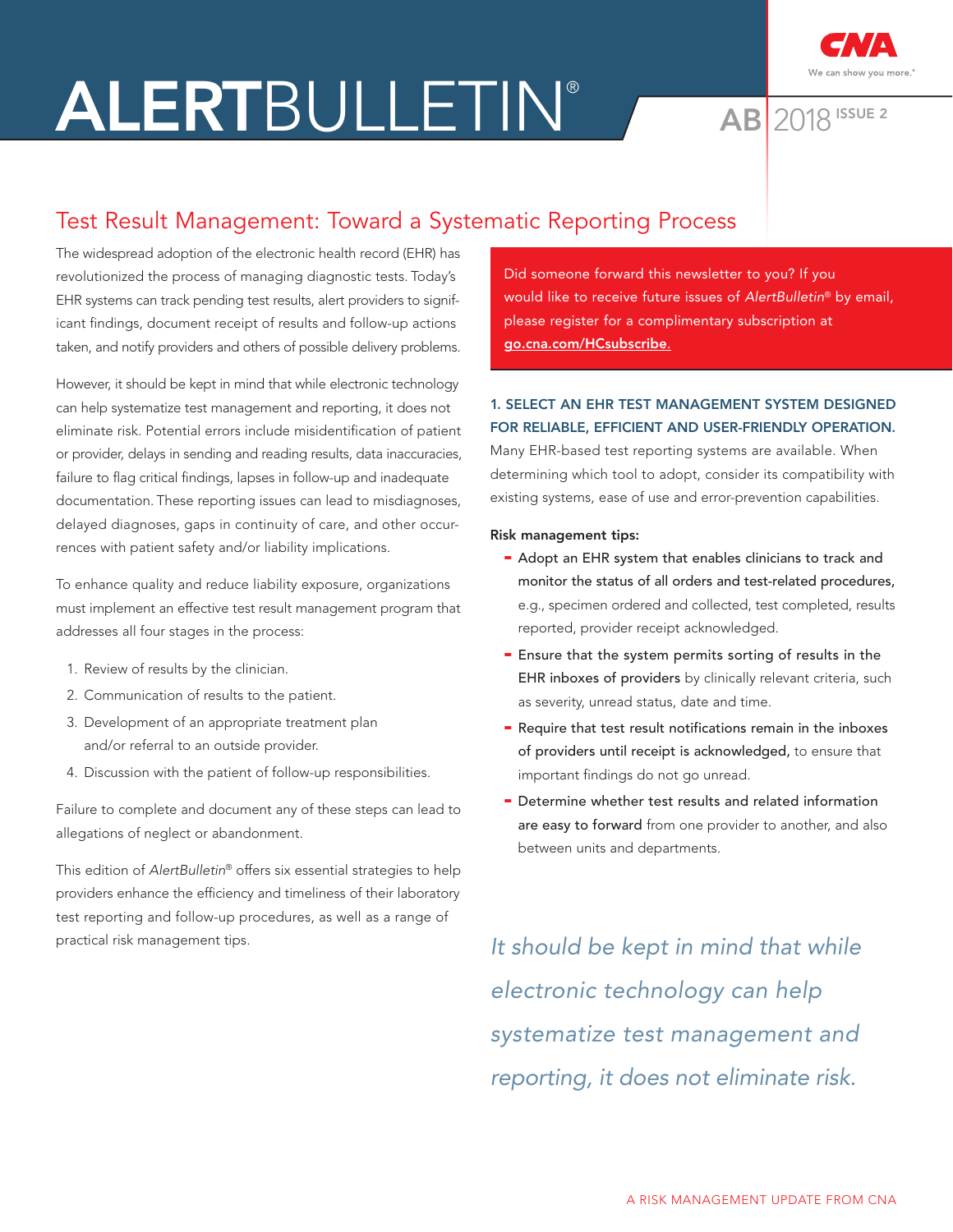# 2. DRAFT TEST REPORTING PROTOCOLS FOR LAB STAFF, AND REINFORCE THEM THROUGH ONGOING TRAINING.

Sound test management protocols – supported by thorough, ongoing training of all staff involved in the reporting process – are essential to achieving consistency. Policies should encompass such basic issues as reporting time frames, treatment of high-priority findings, documentation, and backup and escalation procedures. Training sessions should focus on conveying basic expectations, delineating individual roles and responsibilities, and familiarizing laboratory technicians and support staff with the test reporting system and the operational procedures that support it.

#### Risk management tips:

- Design laboratory requisitions and test reports to clearly identify the name of the ordering physician, as well as any other clinicians responsible for follow-up.
- Draft protocols for reporting test results at shift handoffs, during staff absences and following the departure of providers from the organization, and reinforce these procedures during training sessions.
- Maintain an updated contact list of all practicing providers and their coverage schedules, and make this information available to laboratory and diagnostic services.
- Specifically address the issue of planned and unplanned provider absences and the potential effect of these absences on the reporting of test results.
- Devise an alternative method, such as urgent electronic alerts, for communicating significant test results if the primary recipient is unavailable or unresponsive.
- Create an escalation procedure for urgent or high-priority test results that are not acknowledged by ordering providers within the specified period, and communicate this procedure to laboratory personnel.
- Establish backup procedures in the event the EHR system malfunctions or for any reason cannot accept test result information, and train staff in these contingency plans.
- Explain test reporting procedures and duties during orientation, and "shadow" new employees after hiring to monitor their knowledge of and adherence to these protocols.

# 3. FORMALIZE THE COMMUNICATION RESPONSIBILITIES OF ORDERING PROVIDERS AND TREATING CLINICIANS.

Even the most sophisticated test management system is susceptible to communication breakdown at multiple points, such as between laboratory personnel and providers, physicians and staff, and clinicians and patients. Therefore, every provider and staff member must be made aware of the necessity of proactively following up if test results are not available when needed or include incomplete or questionable findings. This responsibility should be incorporated into the quality improvement process and emphasized in organizational policies, job descriptions and performance reviews.

# Risk management tips:

- Clarify the responsibilities of ordering and other treating providers, especially with respect to conveying and following up on time-critical results.
- Institute time frames for reviewing test results, and consider compliance with these protocols when evaluating physician performance.
- Establish consistent procedures for tracking ordered tests and reconciling them against results received.
- Require providers to confirm receipt of test results in the patient healthcare information record, noting the reason for ordering the test, key findings, differential diagnoses made and follow-up clinical actions taken.

# QUICK LINKS

- "Ask ECRI: Patient Responsibility for Following Up on Test [Results."](https://www.ecri.org/components/PPRM/Pages/AskECRI120617.aspx) ECRI Institute, December 6, 2017.
- Callen, J. et al. "Failure to Follow-Up Test Results for [Ambulatory Patients: A Systematic Review."](https://www.ncbi.nlm.nih.gov/pmc/articles/PMC3445672/) Journal of General Internal Medicine, October 2012, volume 27:10, pages 1334-1348.
- ["Test Results Reporting and Follow-Up."](https://www.healthit.gov/sites/default/files/safer_test_results_reporting.pdf) A Safety Assurance Factors for EHR Resilience (SAFER) Self-Assessment Guide, from the office of the National Coordinator for Health Information Technology, November 2016.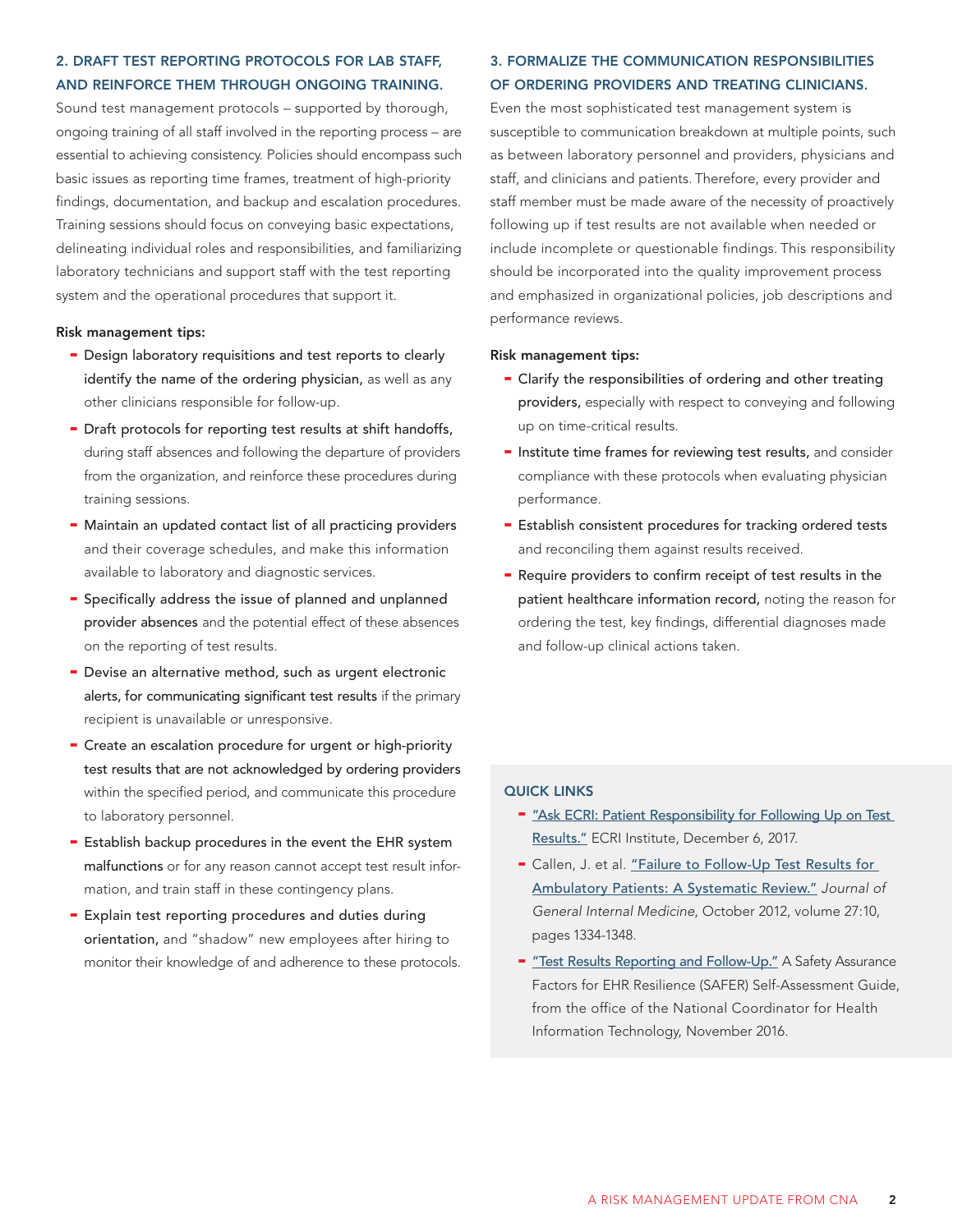#### 4. CLEARLY MARK HIGH-ALERT TEST RESULTS.

Critical, unexpected or clinically abnormal test results must be imparted to ordering providers in a forceful and unambiguous manner. By consistently using a standardized terminology – e.g., normal, abnormal, urgent, critical – laboratory personnel can reduce the risk of miscommunication and ensure that clinically significant findings receive due attention.

#### Risk management tips:

- Utilize multiple visual indicators to flag clinically significant results. Critical and abnormal values should be highlighted in conspicuously distinct ways, using boldface font, red type, asterisks or other eye-catching markers. (Note that color contrast should not be the only indicator, as it may not be visible in printouts.)
- Sort test results in the EHR inboxes of providers by clinically relevant criteria, such as severity, unread status, date or time.
- Clearly flag results that have been amended, notifying the appropriate provider(s) of the change and documenting both change and notification in the patient healthcare information record.
- Verbally alert providers to life-threatening or critical test results, such as positive cancer or HIV status findings. If the ordering provider does not respond within a specified period, contact an alternate provider in accordance with escalation protocols.
- Exercise caution when employing a dual-alert notification system in which two providers receive the same test result from the laboratory. Such a system can lead to confusion regarding responsibility for patient follow-up.

#### 5. INITIATE APPROPRIATE PATIENT FOLLOW-UP.

In addition to explaining to patients the clinical significance of laboratory test results, physicians must communicate treatment options and the importance of full compliance with therapeutic recommendations. In outpatient settings, providers also may offer to schedule necessary follow-up appointments and referrals.

Depending upon the nature of the findings, electronic patient portals may be a suitable means of conveying follow-up actions and mutual responsibilities. However, if values and findings are abnormal, providers must supplement online tools with face-toface communication, in order to provide additional information, answer questions and offer personal support.

#### Risk management tips:

- Draft a follow-up policy for outpatient settings, encompassing such issues as appropriate means of communication, number of contact attempts and documentation procedures.
- To protect patient confidentiality, communicate high-priority test results face-to-face whenever possible, and make sensitive telephone calls from work areas offering a suitable degree of privacy.
- Ask patients how they wish to receive notification of non-critical test results and respect their preferences, within the limits of HIPAA privacy rules.
- Post a link to laboratory test interpretations that offer portal users more detailed information about their results.
- Record all post-test patient education efforts made in the clinical record.
- Write up a current, accurate and complete summary of inpatient care at discharge time, stressing any pending test results and necessary follow-up care.
- Electronically relay this summary to the primary care provider of record and document acknowledgment of receipt.

By consistently using a standardized terminology – e.g., normal, abnormal, urgent, critical – laboratory personnel can reduce the risk of miscommunication and ensure that clinically significant findings receive due attention.